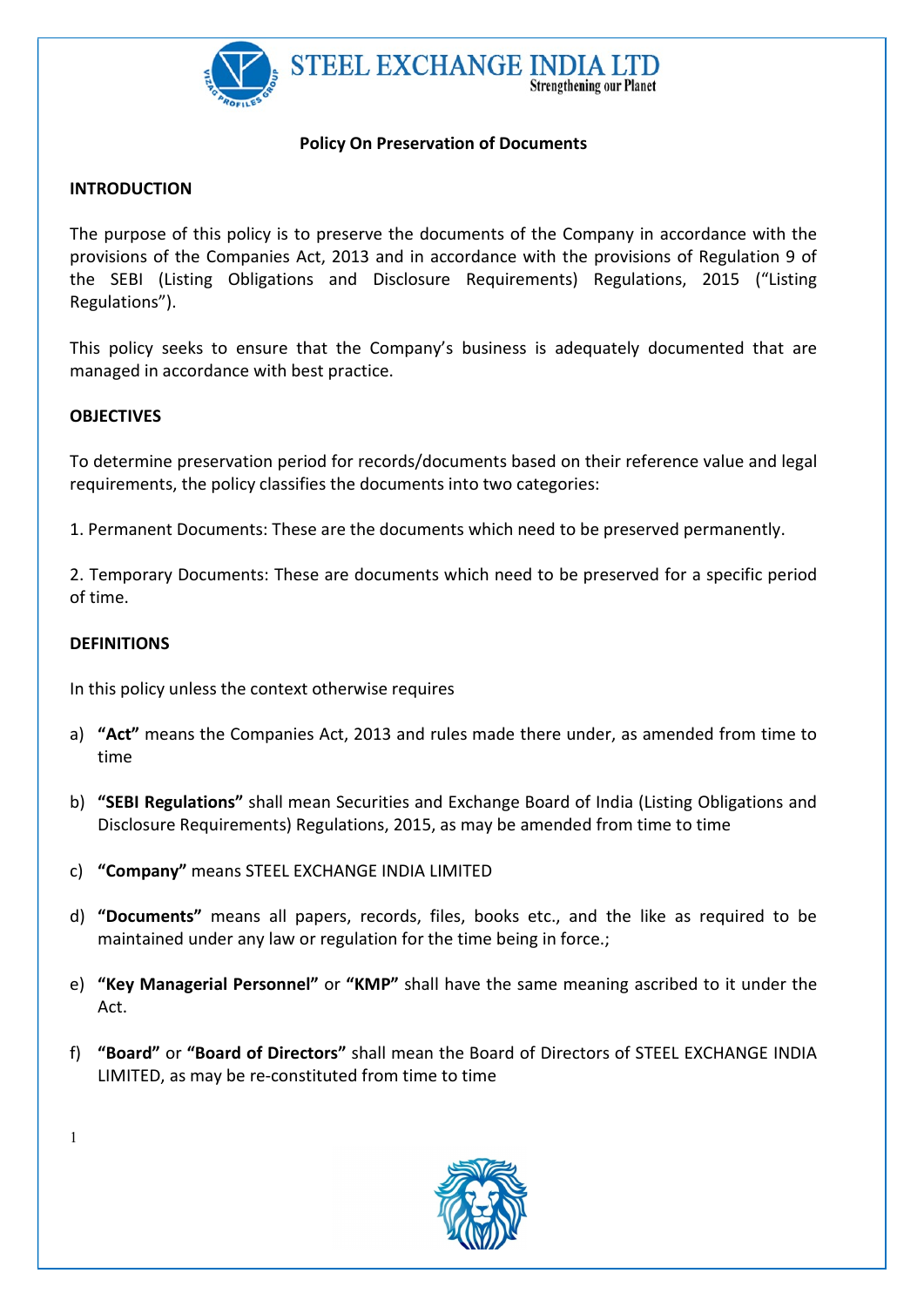

- g) "Financial Year" shall have the same meaning ascribed to it under the Act.
- h) "Electronic Form" with reference to information means any information generated, sent, received or stored in media, magnetic, optical, computer memory, micro film, computer generated micro fiche or similar device.

The words or expressions used but not defined herein, but defined under Companies Act, 2013 or the SEBI Regulations shall have the same meaning assigned therein.

## **SCOPE**

These guidelines will be valid for determining preservation period for commercial and legal records; and will be applicable to all locations of the Company.

## **RESPONSIBILITY**

The departmental head concerned will be responsible for the maintenance, preservation and destruction of records pertaining to the respective Department.

## PROVISION WITH REGARD TO PRESERVATION OF DOCUMENTS UNDER VARIOUS LAWS

The Company from time to time establishes retention or destruction of policies or documents or schedules for specific categories of records in order to ensure legal compliance, and also to accomplish other objectives, such as preserving intellectual property and cost management. Several categories of documents that bear special consideration are identified below. While minimum retention periods are suggested, the retention of the documents identified below and of documents not included in the identified categories should be determined primarily by the application of the general guidelines affecting document retention identified above, as well as any other pertinent factors.

- (a) Tax Records: Tax records include, but may not be limited to, documents concerning payroll, expenses, proof of deductions, business costs, accounting procedures, and other documents concerning the Company's revenues. Tax records may be retained for at least Eight years from the date of filing the applicable return.
- (b) Employment Records/Personnel Record: Several Central & State statutes require the Company to keep certain recruitment, employment and personnel information. The Company should also keep personnel files that reflect performance reviews and any complaints brought against the Company or individual employees under applicable Central & State statutes. The Company should also keep all final memoranda and correspondence reflecting performance reviews and actions taken by or against personnel in the employee's personnel file.



2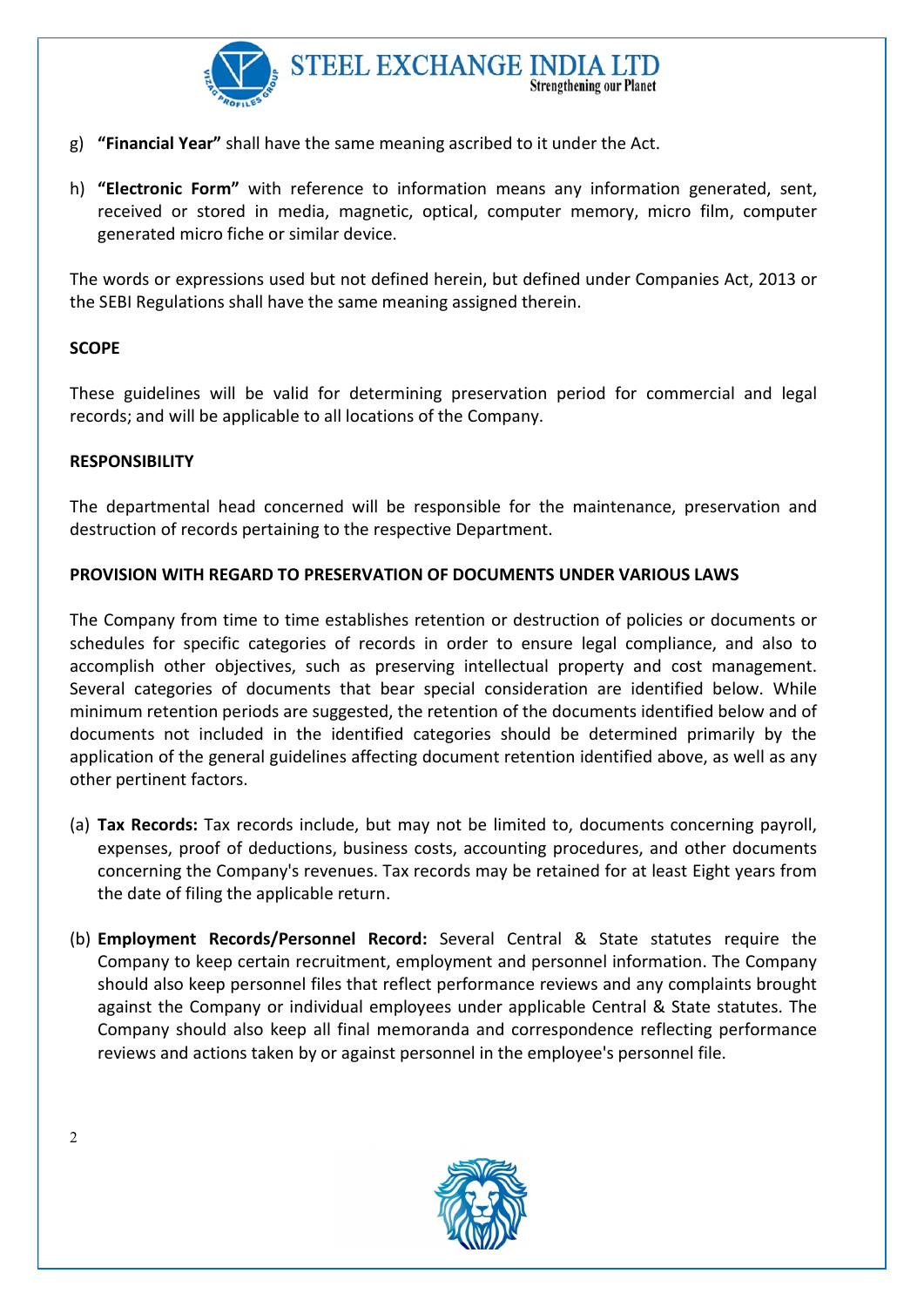

Employment and personnel records should be retained for six years or till the cessation of the employee.

- (c) Board and Board Committee Materials: Meeting minutes should be retained in perpetuity in the Company's minute book. A clean copy of all Board and Board Committee materials should be kept as long as they remain current or for 8 financial years, whichever is later.
- (d) Press Releases/Public Filings: The Company should retain permanent copies of all press releases and publicly filed documents under the theory that the Company should have its own copy to test the accuracy of any document a member of the public can theoretically produce against that Company. Press releases / public filings related documents should generally be maintained for a period of eight years or till the completion of the case, whichever is later.
- (e) Legal Files: Legal counsel should be consulted to determine the retention period of particular documents, but legal documents should generally be maintained for a period of eight years or till the completion of the case, whichever is later.
- (f) Marketing and Sales Documents: The Company should keep final copies of marketing and sales documents for the same period of time it keeps other corporate files, generally eight (8) years.
- (g) Development/Intellectual Property and Trade Secrets: Development documents are often subject to intellectual property protection in their final form (e.g., patents and copyrights). The documents detailing the development process are often also of value to the Company and are protected as a trade secret where the Company:
	- i. Derives independent economic value from the secrecy of the information; and
	- ii. The Company has taken affirmative steps to keep the information confidential.

The Company should keep all documents designated as containing trade secret information for at least the life of the trade secret and five (5) years.

- (h) Contracts: Final, execution copies of all contracts entered into by the Company should be retained. The Company should retain copies of the final contracts for at least eight (8) years beyond the life of the agreement, and longer in the case of publicly filed contracts.
- (i) Electronic Mail: E-mail that needs to be saved should be either: (i) Printed in hard copy and kept in the appropriate file; or (ii) Downloaded to a computer file and kept electronically or on disk as a separate file.

Electronic documents will be retained as if they were paper documents. Therefore, the electronic files should be maintained for the appropriate amount of time depending upon the subject matter of the email and should be determined primarily by the application of the general guidelines affecting document retention. If a user has sufficient reason to keep an e-mail message, the



3